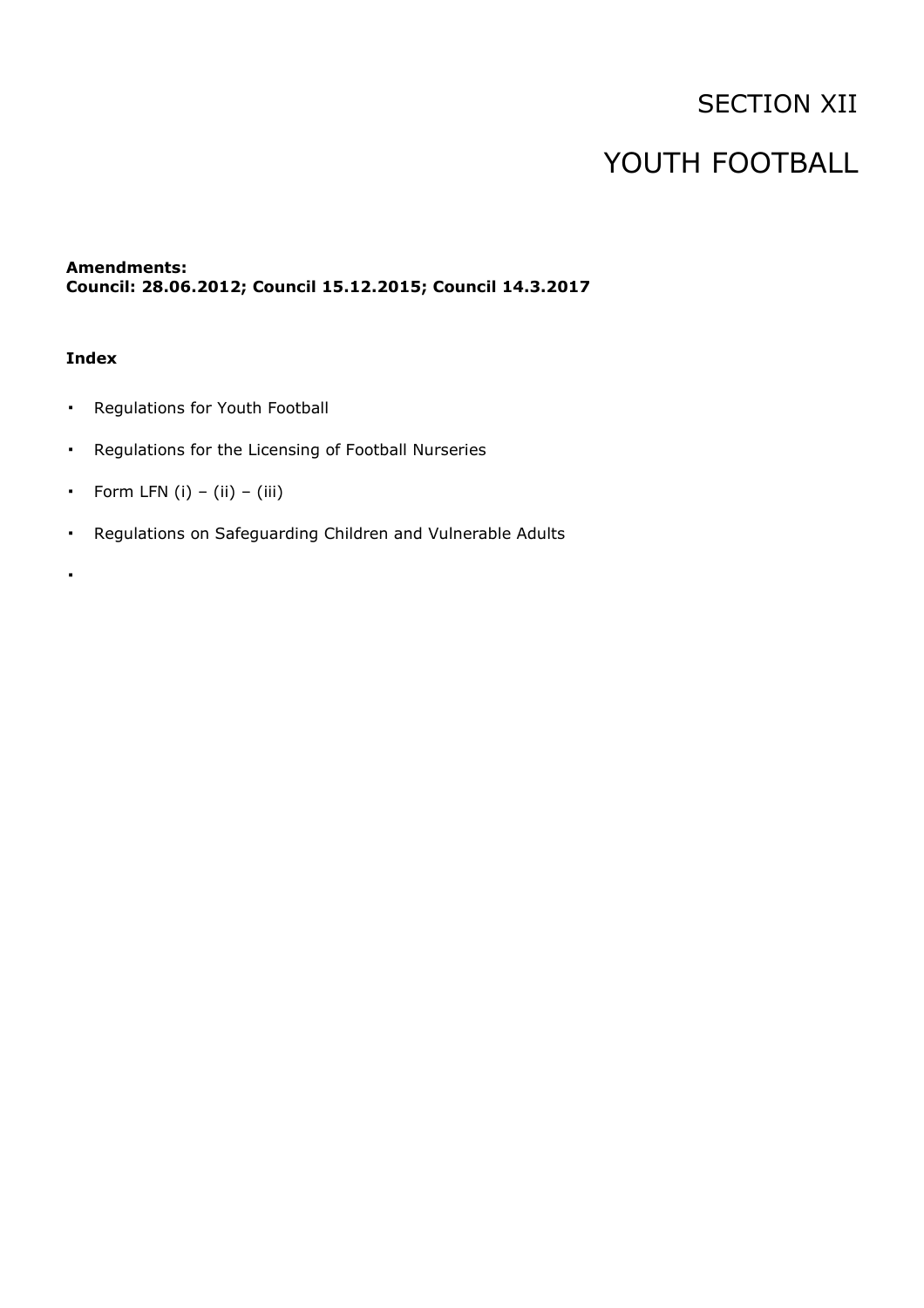### MALTA FOOTBALL ASSOCIATION

## **REGULATIONS FOR YOUTH FOOTBALL**

## **1. Definition of Youth Football**

Youth Football is that sector of association football which comprises the preparation and coaching of players of nineteen (19) years and younger and playing football by such players.

## **2. Importance to Youth Football**

The Association shall give utmost importance to Youth Football by encouraging the establishment of Football Nurseries within Member Clubs, by establishing a Football School of Excellence to complement the work of the Football Nurseries, by organising Youth Football Festivals at both national and district level, by organising Fun Football for young players at district level, by encouraging youth football at regional level, by encouraging football at schools, by organising Youth Football Competitions at national level, by organising and taking part in international youth friendly international tournaments, by taking part in youth competitions at international level and by preparing coaches at youth level. The Association shall also do its utmost to be a loyal member of the UEFA Grassroots Convention.

## **3. Collaboration with the Youth Football Association**

- (i) The Association shall work in conjunction with The Youth Football Association.
- (ii) The Youth Football Association shall be entrusted with the organisation of the National Under*-*17 and Under*-*15 Football Competitions, the Under-13 Festival and with the organisation of Youth Football Festivals both at district, regional and national level and with the organisation of Fun Football for young players at district level.

## **4. Collaboration with State and Private Schools**

The Association shall work as much as possible in conjunction with both State and Private Schools in order to encourage boys and girls attending schools to play football.

## **5. The Youth and Grassroots Committee**

- (i) The Association shall have a Youth and Grassroots Committee which shall be nominated by the Executive Board. The Committee shall include amongst its members representatives of The Youth Football Association and representatives hailing of from the coaching, refereeing and sports medicine sectors of the Association.
- (ii) The Youth and Grassroots Committee shall have the following duties:
	- (a) to formulate policies for youth football and its development for the consideration of the Executive Board of the Association and to implement those policies which are approved by the Executive Board;
	- (b) to oversee the work done at the District Football Nurseries, the Regions and the MFA Academy;
	- (c) to oversee national competitions at youth level;
	- (d) to assist the Association in the development of coaches at youth level; and
	- (e) to ensure that the obligations of the Association under the UEFA Grassroots Charter of which the Association is a member are duly fulfilled by the Association.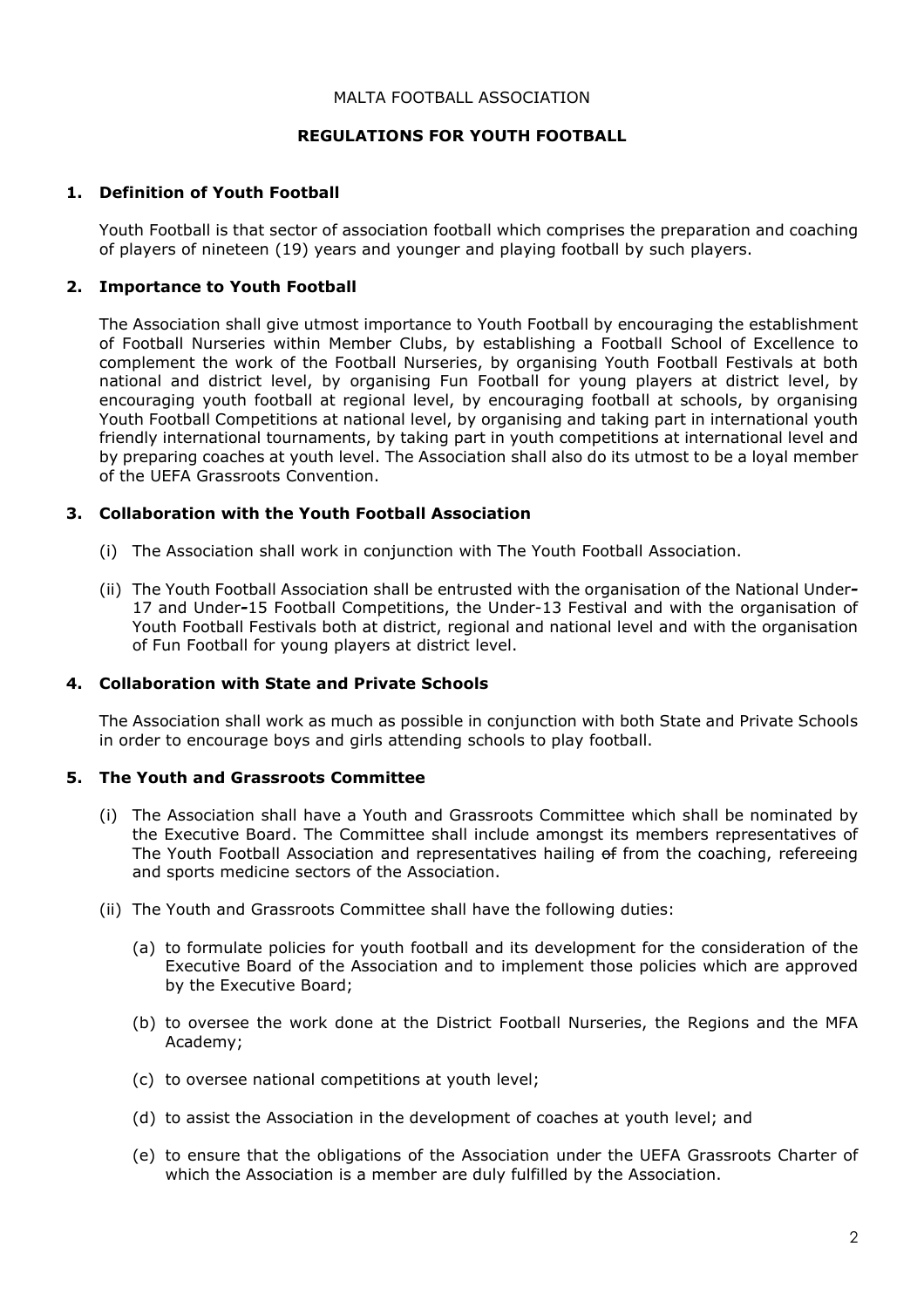(iii)In order to achieve its objectives the Youth Committee shall have the full cooperation of and shall collaborate with the Competitions Department of the Association, with the Coaching, Refereeing and Sports Medicine Divisions of the Association and with The Youth Football Association.

## **6. Youth Football Festivals, Tournaments and Fun Football**

- (i) The MFA Technical Director shall formulate regulations and directives for the organisation of Youth Football Festivals, Youth Tournaments and Fun Football for youth players. These regulations shall prohibit the participation of male and female players who are over the age which would make them eligible to participate in Under 15 competitions, from participating in the same team and/or in the same competition. *Amended: 15-12-2015*
	- (ii) The regulations formulated by the MFA Technical Director shall require the approval of the Executive Board of the Association.

## **7. Report of Activities**

At the end of each football season, the Youth and Grassroots Committee together with the MFA Technical Director shall prepare a report about its activities for the consideration of the Executive Board of the Association.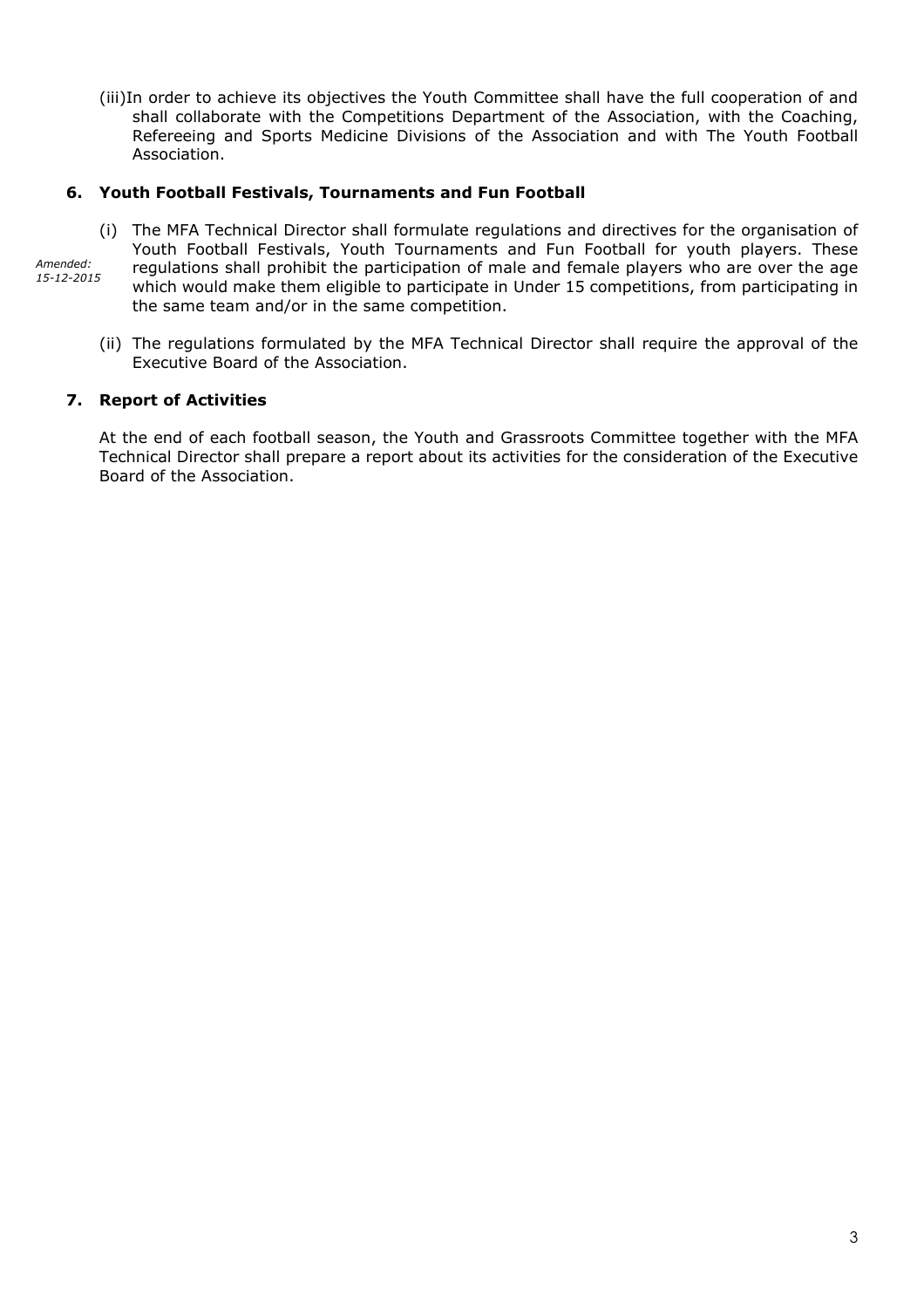#### MALTA FOOTBALL ASSOCIATION

## **REGULATIONS FOR THE LICENSING OF FOOTBALL NURSERIES**

## **1. Preamble**

With the aim of promoting and improving the administrative, legal, sporting and technical standards at district Football Nurseries and with the aim of encouraging such Football Nurseries to increase their focus on the training and care of young football players, the Executive Board of the Malta Football Association, pursuant to Rule 93 (i) of the MFA Statute, has decided to enact the following regulations providing for the establishment of a Licensing System under which Football Nurseries will be required to operate and may thus take advantage of those benefits which in accordance with rules, bye-laws, regulations and decisions of the MFA, Football Nurseries may be entitled to.

## **2. Licensing of Football Nurseries**

- (i) In order that a Football Nursery may be recognised by the MFA, it must obtain a licence from the MFA.
- (ii) The licence shall be issued by the MFA Licensing Manager on the recommendation of the Technical Director and the MFA Youth and Grassroots Committee (composed of a Chairman, a Deputy Chairman, the MFA Technical Director, four (4) members nominated by the Executive Board, four (4) members nominated by the Youth Football Association and a Secretary of the Board).
- (iii) The licence shall be valid for one football season. However, the licence may, for a just cause, be suspended or revoked by the MFA Technical Director and the MFA Youth and Grassroots Committee.
- (iv) (a) The application for obtaining a licence shall be filed with the MFA up to the fourteenth  $(14<sup>th</sup>)$  of August on the official application form established by the MFA Executive Board. No fee shall be payable to file such an application provided that the application is made by the fourteenth (14<sup>th</sup>) of August. However, if an application is filed after the fourteenth  $(14<sup>th</sup>)$  of August, such an application will only be accepted if it is accompanied by a fee of one hundred Euro (€100). Such later application will not effect the obligations of a Member Club in so far as the issuing of a Club Licence is concerned. Applications filed after the  $31<sup>st</sup>$  August will be refused.
	- (b) In the case of a Football Nursery, which belongs to a Member Club, the application must be made jointly by, the Football Nursery and the Member Club concerned. In this case, the Member Club concerned shall be jointly and severally liable with its Football Nursery towards the MFA for the obligations of the Football Nursery and of those performing a duty on behalf of the Football Nursery.
	- (c) The applications received will be processed by the MFA Licensing Manager by not later than the 15th September so that by the 30th September the MFA Youth and Grassroots Committee will inform the applicants of the decisions taken with regards to such applications.

## **3. Recognition of Licensed Football Nurseries by The Youth Football Association**

(i) The Youth Football Association shall only admit as full members those Football Nurseries which have been awarded a licence by the MFA Technical Centre. If a licensed Football Nursery is refused admittance as a full member of The Youth Football Association it shall have a right to appeal such decision to the MFA Appeals Board. Appeals shall be regulated in accordance with the provisions of the MFA Appeals Board established in the MFA Statute. The decision of the Appeals Board shall be final and binding on both the appellant and The Youth Football Association.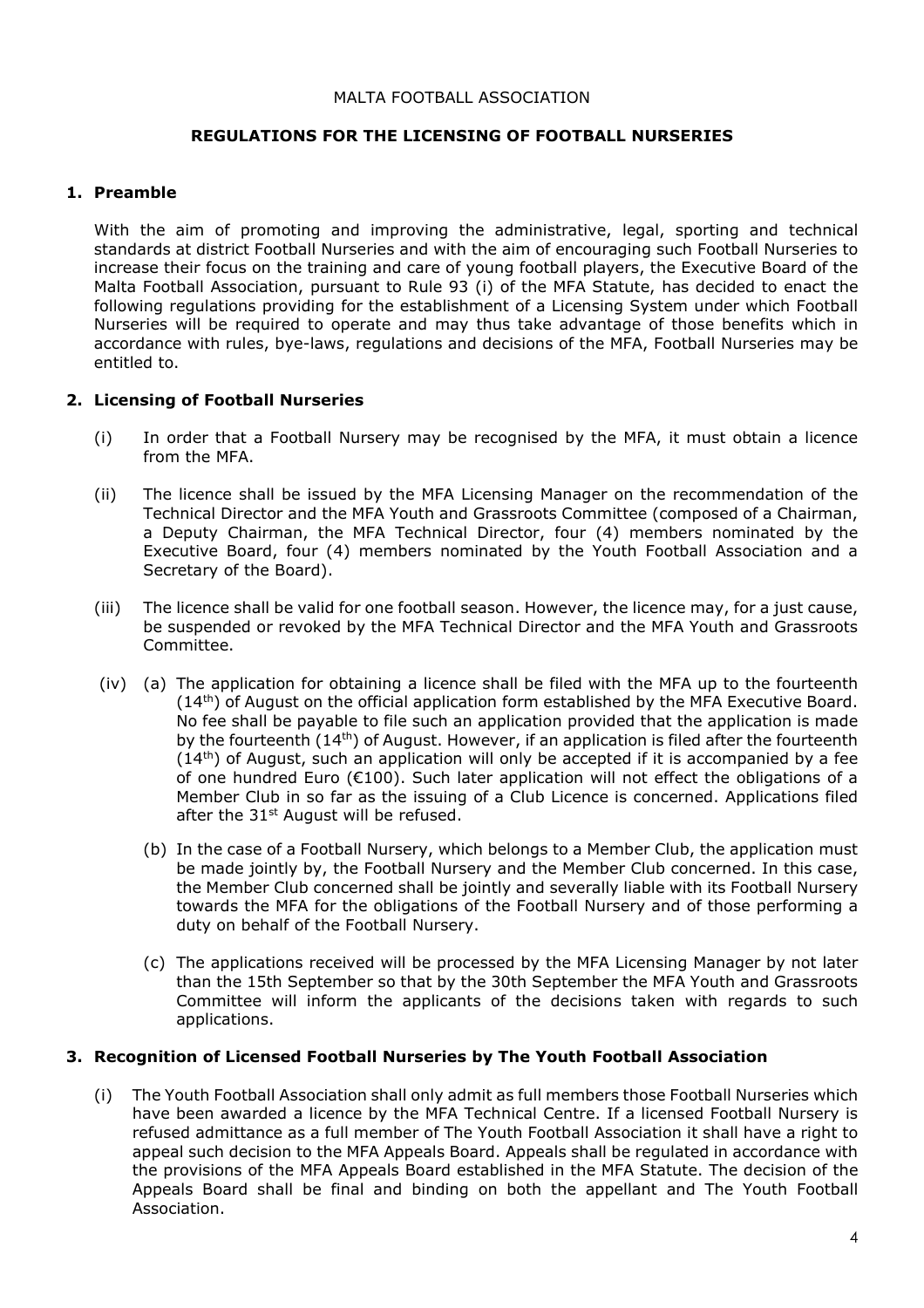(ii) However, The Youth Football Association may give an associate membership to other Youth Clubs and/or Football Nurseries on those terms and conditions which it may deem fit and proper.

## **4. Three Categories of Licences**

- i) Licences issued to Football Nurseries shall be of three categories, namely Category A, Category B and Category C. However, in the case of a category A License, a distinction shall be made between those Football Nurseries whose parent Club has been granted a Club UEFA Licence for the coming football season and the rest.
- ii) A Football Nursery shall decide which type of licence it will apply for. However, in the case of a Football Nursery whose parent Club has been granted a Club UEFA Licence for the coming season, such Football Nursery must apply for an A Category Licence in which case special conditions apply.
- iii) Notwithstanding the type of licence applied for, the MFA Technical Centre may award a licence in a category, which is lower than the one applied for, and may even refuse to issue a licence.

## **5. Criteria for the Issuing of a Licence**

## **A. Criteria for the Issue of any Type of Licence**

## **a) Administrative and Legal Criteria**

1. (a) A Football Nursery must have its own written statute. The statute must include a clause describing the objectives and the youth development philosophy of the Football Nursery concerned.

(b) The statute of a Football Nursery shall be subject to the approval of the MFA Youth and Grassroots Committee.

- 2. (i) In the case of a Football Nursery, which belongs to a Member Club, it has to be administered by a Management Committee, which is separate from the Member Club's Management Committee concerned. It must also operate from a different premises. However, with regards to the premises, for a just and valid reason, an exception may be granted by the Youth and Grassroots Committee.
	- (ii) (a) A Football Nursery Management Committee must be composed of at least four (4) members and a maximum of ten (10) members. Out of these, at least one must be qualified by the MFA Technical Centre as a Football Nursery Administrator, and in the case of a Football Nursery which belongs to a Member Club, at least one of these, must be a member of the Member Club's Management Committee to which the Football Nursery belongs.
		- (b) A Football Nursery Management Committee must have at least the following three (3) officials: a President or a Chairman, a Secretary and a Treasurer. These shall be officially responsible towards the MFA for the good administration and the proper running of their Football Nursery.
		- (c) The members of a Football Nursery Management Committee must be persons of irreproachable character. These shall be subject to the approval of the MFA Youth and Grassroots Committee. The MFA Youth and Grassroots Committee may object to any member of a Management Committee and refuse such member as forming part of the Football Nursery Management Committee. Any such decision shall be final and binding and the MFA's Youth and Grassroots Committee shall not be obliged to divulge its reason for such refusal.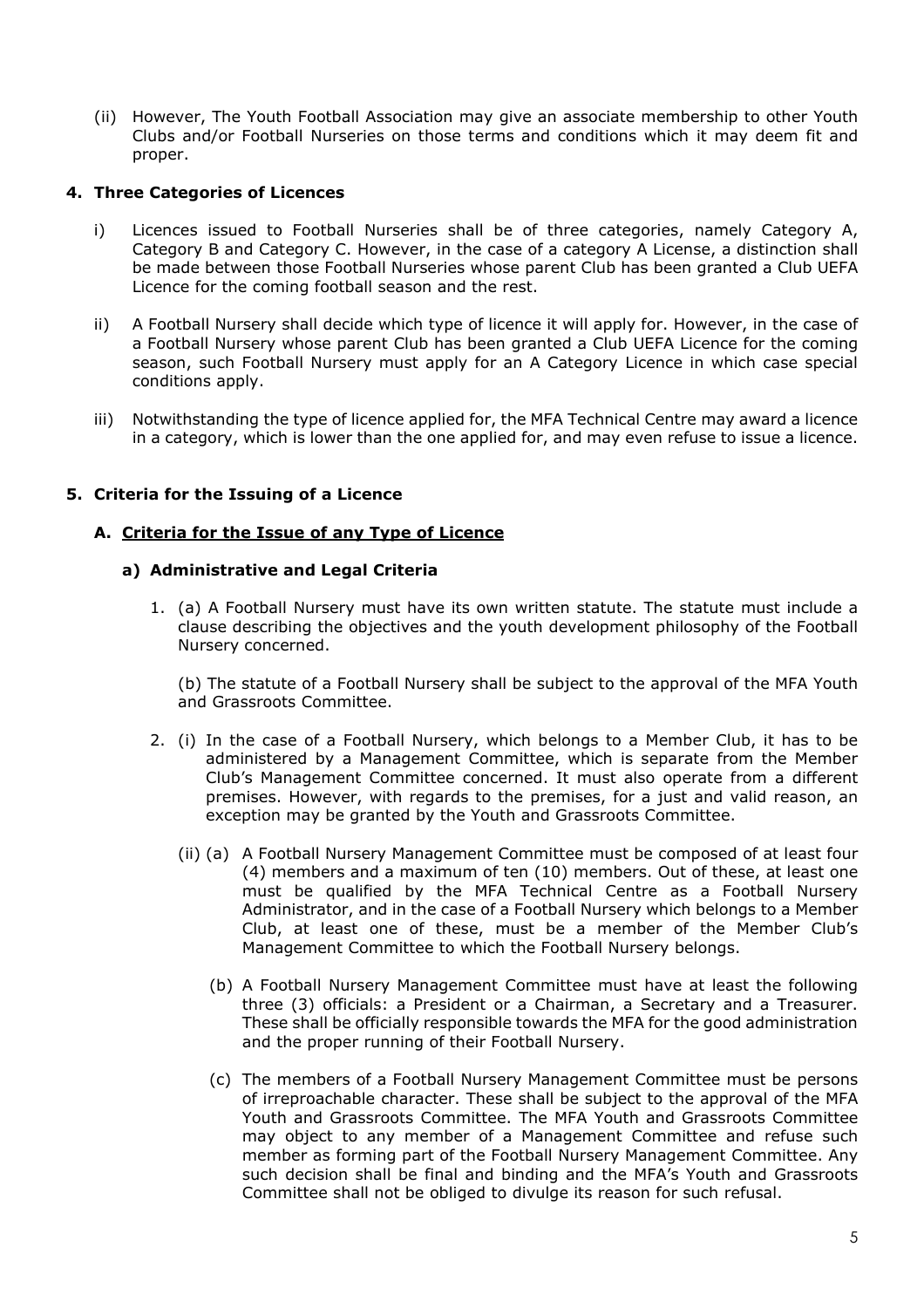*Amended: 15-09-2014*

- 3. (i) A Football Nursery must prove that during the past season it has kept:
	- (a) up-dated records of all the children attending the Football Nursery concerned;
	- (b) a record of all valid medical examination conducted either by its Medical Officer or by the personal Medical Officer of its registered members;
	- (c) its own accounts in good order and that these were approved in accordance with its own statute.
	- (ii) The records and accounts above mentioned may be required to be presented on a standard form as the Youth and Grassroots Committee may approve.
- 4. (i) A Football Nursery shall bind itself that during the season to be covered by the licence, it shall keep:
	- (a) up-dated records of all the children attending the Football Nursery concerned;
	- (b) a record of all medical examination conducted either by its Medical Officer or by the personal Medical Officer of its registered members;
	- (c) its own accounts in good order and in accordance with its own statute.
	- (ii) The MFA Youth and Grassroots Committee shall be entitled to give instructions with regards to the keeping of the above-mentioned records and accounts. Furthermore, during the period covered by the licence, the MFA Youth and Grassroots Committee shall have the right to inspect such records and accounts and shall be entitled to give instructions to the Football Nursery concerned with regards to the keeping of such records and accounts.

## **b) Sporting Criteria**

- 1. During the year to which the licence refers but not later than the 31st day of December in the case of those nurseries whose parent clubs intend to apply for a UEFA licence, the Head Coach, the coach of each age-group and the captain or his replacement of each age-group of a Licensed Football Nursery must attend at least one instructional meeting organised by the MFA Referees Board on the Laws of the Game.
- 2. During the year to which the licence refers but not later than the 31st day of December in the case of those nurseries whose parent clubs intend to apply for a UEFA licence, a licensed Football Nursery must organise in collaboration with the MFA Referees Board at least one session on the Laws of the Game for all its coaches, helpers and registered members.
- 2. A Football Nursery must collaborate in the most ample manner with the Regional Coaches employed by the MFA Technical Centre.

## **c) Technical Criteria**

- 1. A Football Nursery must prove that it has an adequate place for the football training of its registered members. The MFA Youth and Grassroots Committee may issue directives in this respect. These may be different for different Football Nurseries.
- 2. A Football Nursery must prove that it has an adequate amount of equipment for training purposes. Such equipment shall include footballs of different sizes, cones, bibs, markers and goalposts.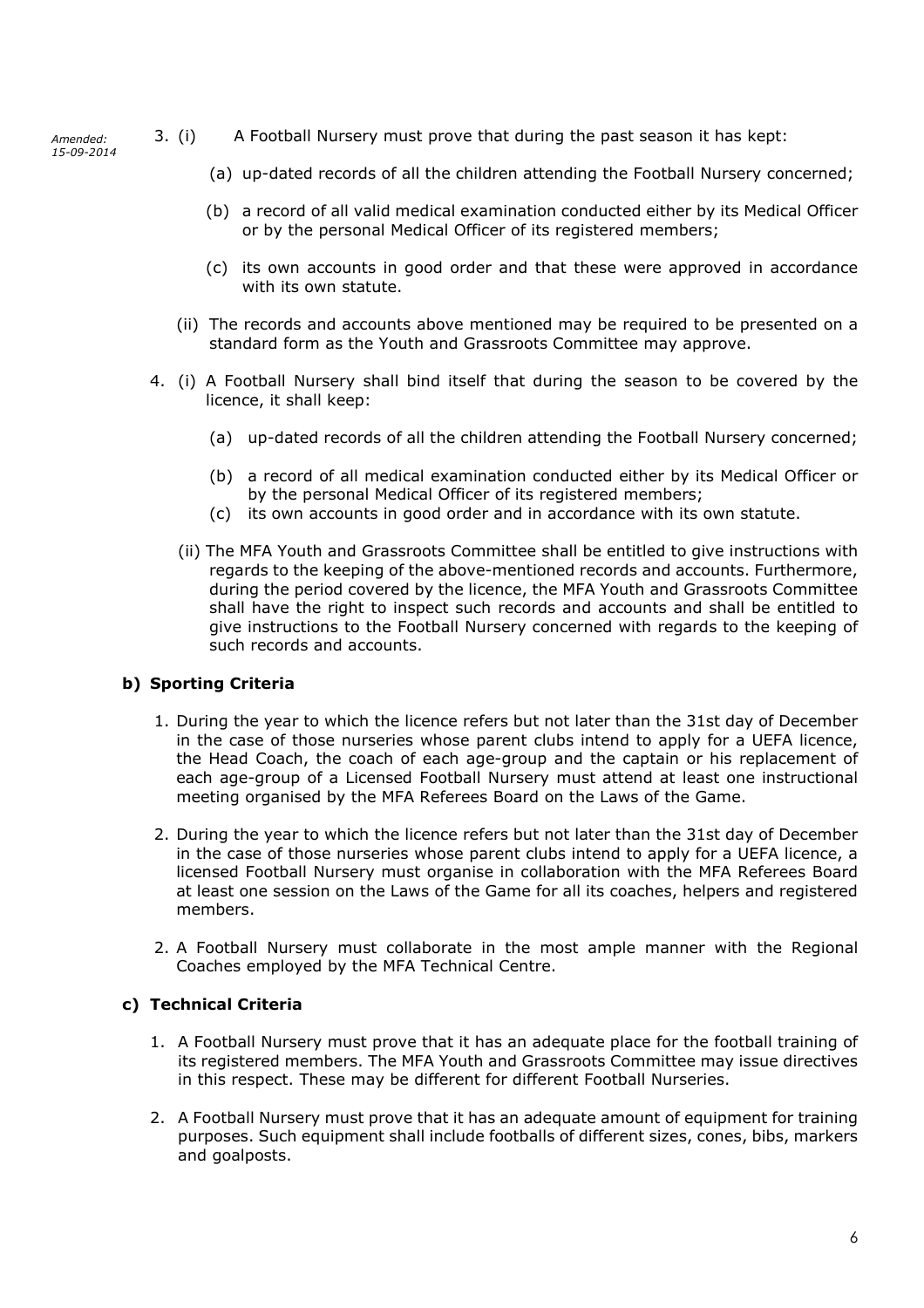- 3. A Football Nursery shall bind itself that it will abide by any syllabus issued by the M.F.A. Technical Centre for the training of young players and must submit, together with the application, a detailed programme showing how it intends to carry out its work during the football season to be covered by the licence.
- 4. (i) A Football Nursery must have a Head Coach. Such a person is required to be in possession of a valid coaching licence for the football season to be covered by the licence, in at least the UEFA A level and/or MFA A level in the case of those Football Nurseries awarded an A category Licence and at least the UEFA B and/or the MFA B level, in the case of Football Nurseries awarded a B or C Category Licence. As from the beginning of season 2013/14 the specialisation shall be of Youth Director of Coaching, and from the beginning of season 2013/14, such Football Nursery shall employ as Head Coach, a person who has attained the grade of Youth Director of Coaching.
	- (ii) However, in exceptional circumstances, the MFA Youth and Grassroots Committee and the MFA Technical Director may accept as the Head Coach a person who holds a valid MFA C Licence as a minimum. In such exceptional circumstances such acceptance shall be valid for not more than sixty (60) days, and the Football Nursery shall appoint a Head Coach with the necessary qualifications by not later than the lapse of the abovementioned sixty (60) days.
- 5. (i) A Football Nursery must, during the football season to be covered by the licence, have also the required minimum number of registered members and coaches who are in possession of a valid coaching licence in at least the UEFA C level as well as other helpers. Helpers are required to be in possession of at least a Coaching Young Footballers Certificate awarded by the MFA Technical Centre. In so far as the agegroups are concerned, the age of registered members shall be based on the date of birth of registered members, that is to say on or after the 1st day of January of the year during which the new football season begins.

| <b>Age Category</b> | Registered | <b>Qualified Staff</b> | <b>Helpers</b> |
|---------------------|------------|------------------------|----------------|
| Under 17            | 20         |                        |                |
| Under 15            | 20         | 1                      |                |
| Under 13            | 20         | 1                      |                |
| Under 11            | 20         | 1                      |                |
| Under 9             | 30         |                        |                |

(ii) The moinimum number of registered members, coaches and helpers in each agecategory, shall be as follows:

(ii) The names and other details of the coaches and other helpers as may be specified by the MFA Licensing Manager must be provided together with the application for the licence.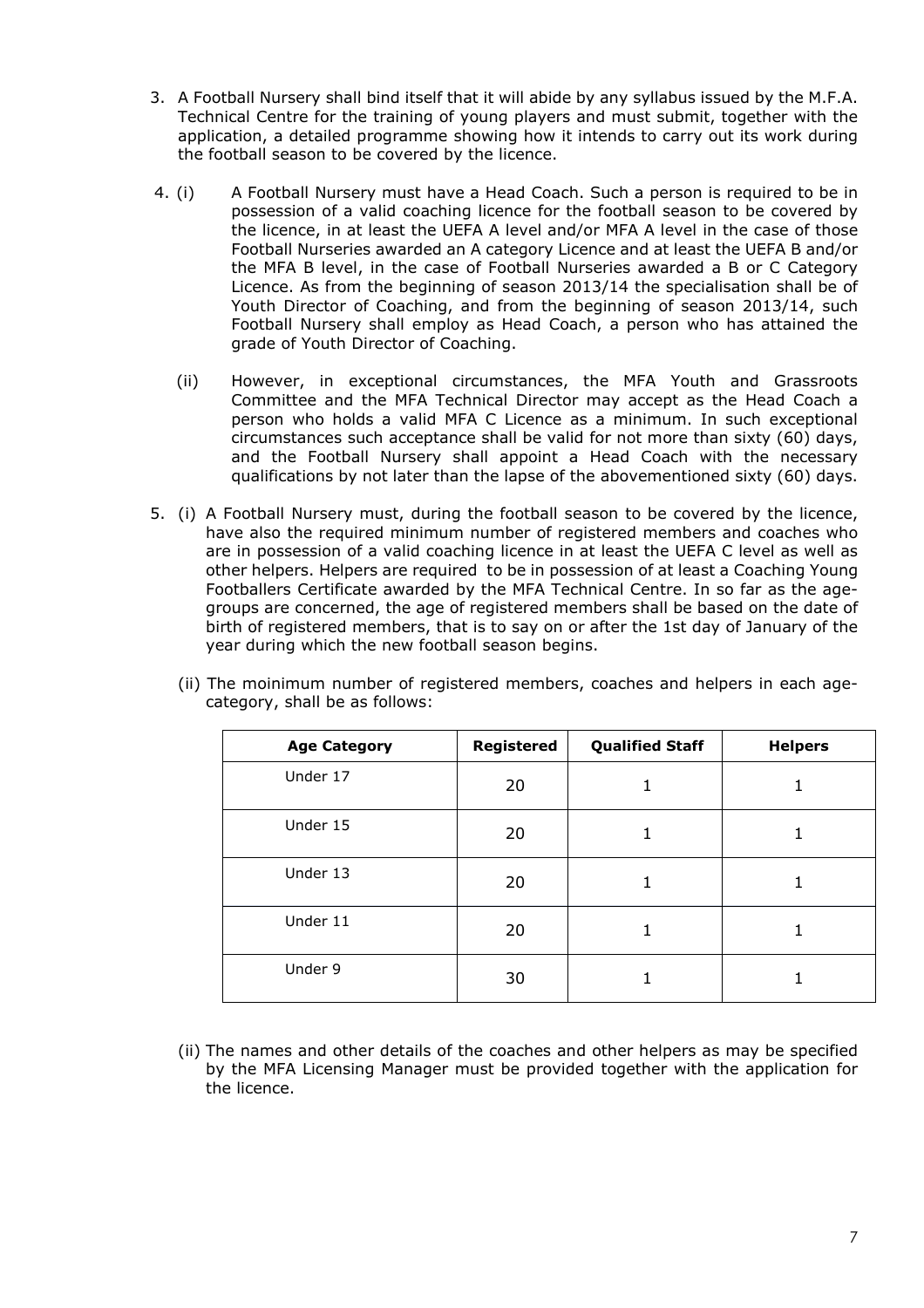## **B. Particular Criteria for the Issue of the Different Types of Licence**

## **1. Football Nursery Licence - Category A**

- (i) A Football Nursery applying in this category, besides the basic criteria, must satisfy also the following criteria during the football season to be covered by the licence. It must bind itself that it shall:
	- (a) cater for at least one group of a minimum of twenty (20) registered players in each of the following age-categories: Under 11; Under 13; Under 15 and Under 17;
	- (b) cater for at least one group of a minimum of thirty (30) enrolled players in the Under 9 age-category;
	- (c) organize at least two (2) training sessions per week for each of the different agegroups;
	- (d) participate in the Under-15 and in the Under-17 Junior Leagues of The Youth Football Association and in those Football Tournaments and Festivals organized by The Youth Football Association for players in the different age-groups, provided that in case that The Youth Football Association refuses or suspends the participation of a Football Nursery in any such activity organised by it such Football Nursery shall have the right to appeal such decision to the MFA Youth and Grassroots Committee whose decision shall be final and binding on both thep apellant and The Youth Football Association. Such an appeal shall be filed with the MFA General Secretariat within ten (10) working days from the receipt by the Football Nursery of the written decision of The Youth Football Association;
	- (e) organize at least one Football Tournament or Festival in the Under 9, Under 11 and Under 13 age-groups after submitting an application to organise such Tournament or Festival, and obtaining the necessary approval from the MFA Technical Centre;
	- (f) liaise with the local state school authorities to organize football activities for school children attending that school.
- (ii) The Head Coach of a Football Nursery applying in this Category may not at the same time occupy the position of Head Coach of the Senior Team of any Member Club, including the Member Club to which the Football Nursery belongs.
- (iii) A Football Nursery applying in this category must also nominate, at the same time of the application, at least two (2) persons of an acceptable physicial condition, giving all relevant details of such persons, to act, if so required, as referees or as club assistant referees or as club linesmen at competitive matches or Football Tournaments or Football Festivals in which their Football Nursery is taking part. These persons shall be required to attend any courses or lectures organised for them by the MFA Referees Board. The role which such persons will have during matches, tournaments and festivals shall be as decided by the MFA Referees Committee.

Failure by such persons to attend any course or lectures organized for them by the MFA Referees Committee or failure to act in such a role as maybe given during matches, tournaments or festivals shall subject their Football Nursery to sanctions which may include the withdrawal of the license.

(iv)(a) In the case of these Football Nurseries whose parent Club will be applying for a Club UEFA Licence for the coming football season, besides all the above mentioned criteria and conditions, the Football Nursery concerned must also prepare a Youth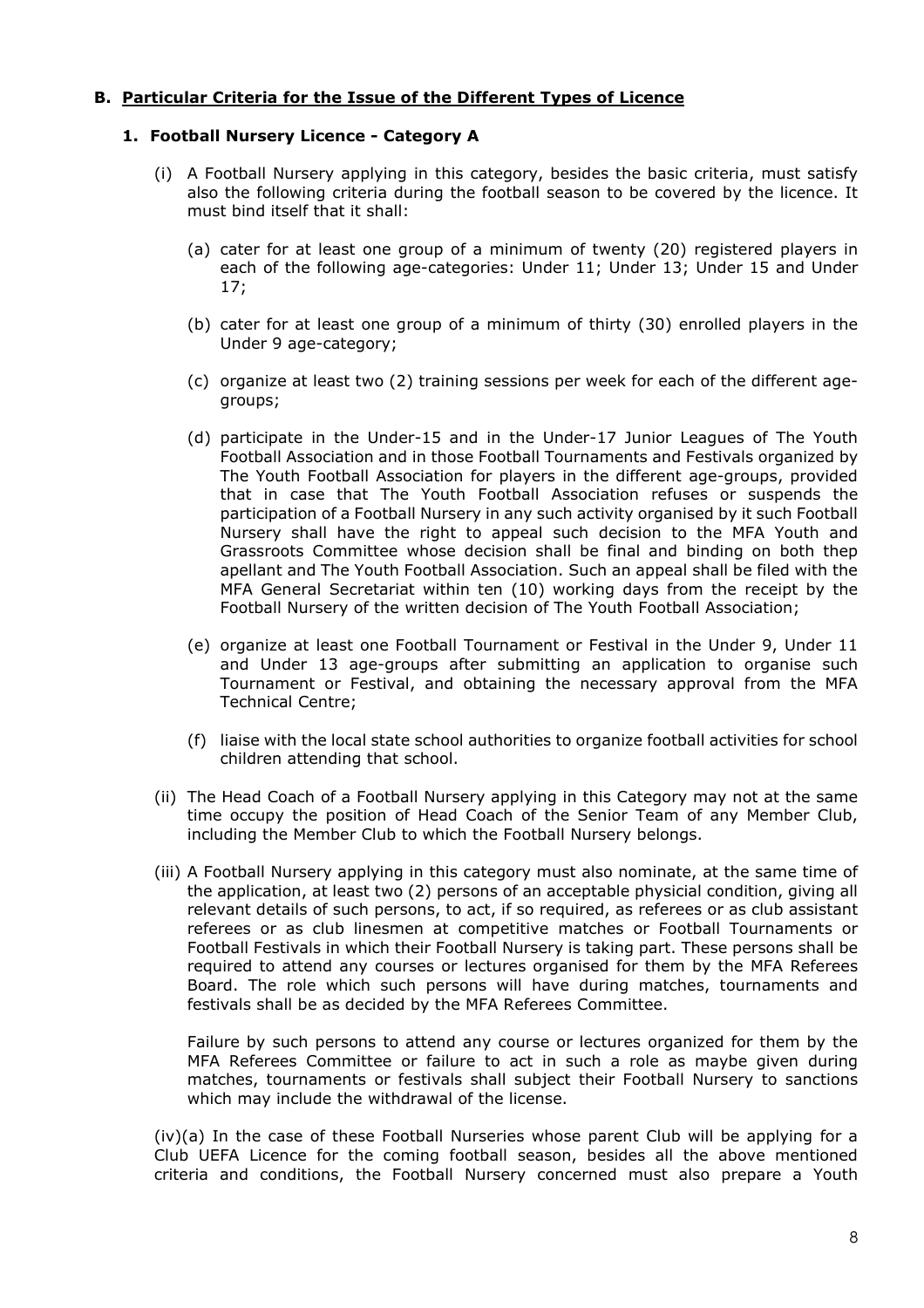Development Programme which must be approved by the MFA Technical Centre prior to being granted a licence.

- (b) The Youth Development Programme must include the following:
	- (i) Organisation of the Youth Sector
	- (ii) Football Education for the different age groups
	- (iii) Education programme on the Laws of the Game
	- (iv) Education programme on anti-doping
	- (v) Medical support for youth players
	- (vi) Review process to evaluate the results and achievements of the set objectives
	- (vii) Validity of the programme minimum 3 seasons but a maximum of 7 seasons
	- (viii) Committment and support for mandatory and complimentary school education.

## **2. Football Nursery Licence - Category B**

- (i) A Football Nursery applying in this category, besides the basic criteria, must also satisfy the following criteria during the football season to be covered by the licence. It must bind itself that it shall:
	- (a) cater for at least one group of a minimum of twenty (20) registered players in each of the following age-categories: Under 11; Under 13; Under 15 and Under 17;
	- (b) cater for at least one group of a minimum of fifteen (15) enrolled players in the Under 9 age-category;
	- (c) organize at least two (2) training sessions per week for the registered members in each of the different age-groups;
	- (d) participate in the Under-15 and in the Under-17 Junior Leagues of The Youth Football Association and in the Football Tournaments and Festivals organized by The Youth Football Association for players in the other different age-groups, provided that in case that The Youth Football Association refuses or suspends the participation of a Football Nursery in any such activity organised by it such Football Nursery shall have the right to appeal such decision to the MFA Youth and Grassroots Committee whose decision shall be final and binding on both thep apellant and The Youth Football Association. Such an appeal shall be filed with the MFA General Secretariat within ten (10) working days from the receipt by the Football Nursery of the written decision of The Youth Football Association;
- (ii) A Football Nursery applying in this category must also nominate, at the same time of the application, at least two (2) persons of an acceptable physicial condition, giving all relevant details of such persons, to act, if so required, as referees or as club assistant referees or as club linesmen at competitive matches or Football Tournaments or Football Festivals in which their Football Nursery is taking part. These persons shall be required to attend any courses or lectures organised for them by the MFA Referees Board. The role which such persons will have during matches, tournaments and festivals shall be as decided by the MFA Referees Board Committee.

Failure by such persons to attend any course or lectures organized for them by the MFA Referees Committee or failure to act in such a role as maybe given during matches, tournaments or festivals shall subject their Football Nursery to sanctions which may include the withdrawal of the license.

## **3. Football Nursery Licence - Category C**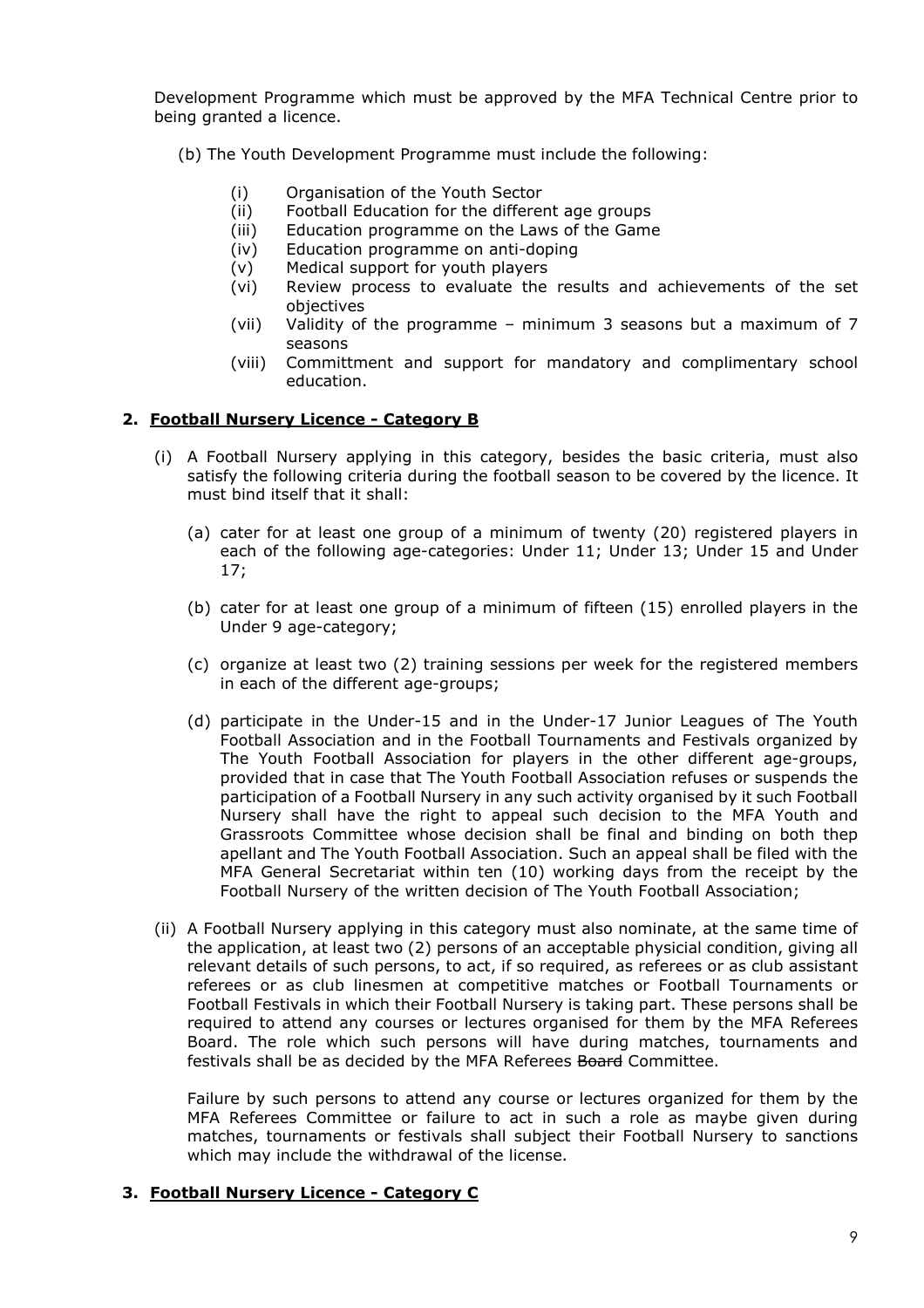A Football Nursery applying in this category, besides the basic criteria, must satisfy also the following criteria during the football season to be covered by the licence. It must bind itself that it shall:

- (a) cater for at least one group of a minimum of twenty (20) registered players in each of the following age-categories: Under 11; Under 13; Under 15 and Under 17;
- (b) cater for at least one group of a minimum of ten (10) enrolled players in the Under 9 age-category;
- (c) organise at least two (2) training sessions per week for the registered members in the different age-groups;
- (d) participate in the Under-15 and in the Under-17 Junior Leagues of The Youth Football Association and in the Football Tournaments and Festivals organized by The Youth Football Association for players in the other different age-groups. provided that in case that The Youth Football Association refuses or suspends the participation of a Football Nursery in any such activity organised by it such Football Nursery shall have the right to appeal such decision to the MFA Youth and Grassroots Committee whose decision shall be final and binding on both thep apellant and The Youth Football Association. Such an appeal shall be filed with the MFA General Secretariat within ten (10) working days from the receipt by the Football Nursery of the written decision of The Youth Football Association.

## **6. Monitoring by the MFA Youth and Grassroots Committee**

- (i) The MFA Youth and Grassroots Committee shall have the right, during the football season covered by the licence, to monitor the licensed Football Nurseries to ensure that the administrative, legal, sporting and the other criteria relative to the type of licence applicable to Licensed Football Nurseries are being observed.
- (ii) The MFA's Youth and Grassroots Committee shall have the right to instruct a Football Nursery to rectify any omission with respect to the above-mentioned criteria applicable to such Football Nursery or downgrade a Football Nursery Licence Category. The Committee shall inform the MFA Licensing Manager with any instructions or downgrades made.
- (iii) In case that a Football Nursery, after due written notice by the MFA Youth and Grassroots Committee, fails to rectify its position within the time-limit decided upon by the Committee, the Committee shall have the right to suspend or withdraw its licence.

## **7. Monitoring by the MFA Technical Centre**

- (i) The MFA Technical Centre shall have the right, during the football season covered by the licence, to monitor the licensed Football Nurseries to ensure that the technical criteria applicable to Licensed Football Nurseries are being observed.
- (ii) The MFA Technical Centre shall have the right to instruct a licensed Football Nursery to rectify any omission with respect to the technical criteria applicable to such Football Nursery.
- (iii) In case that a Football Nursery, after due written notice by the MFA Technical Centre, fails to rectify its position within the time-limit decided upon by the MFA Technical Centre, it shall report the Football Nursery concerned to the MFA Youth and Grassroots Committee which shall have the right to downgrade suspend or withdraw its licence. The Committee shall inform the MFA Licensing Manager with any instructions or downgrades made.

## **8. Disciplinary Proceedings**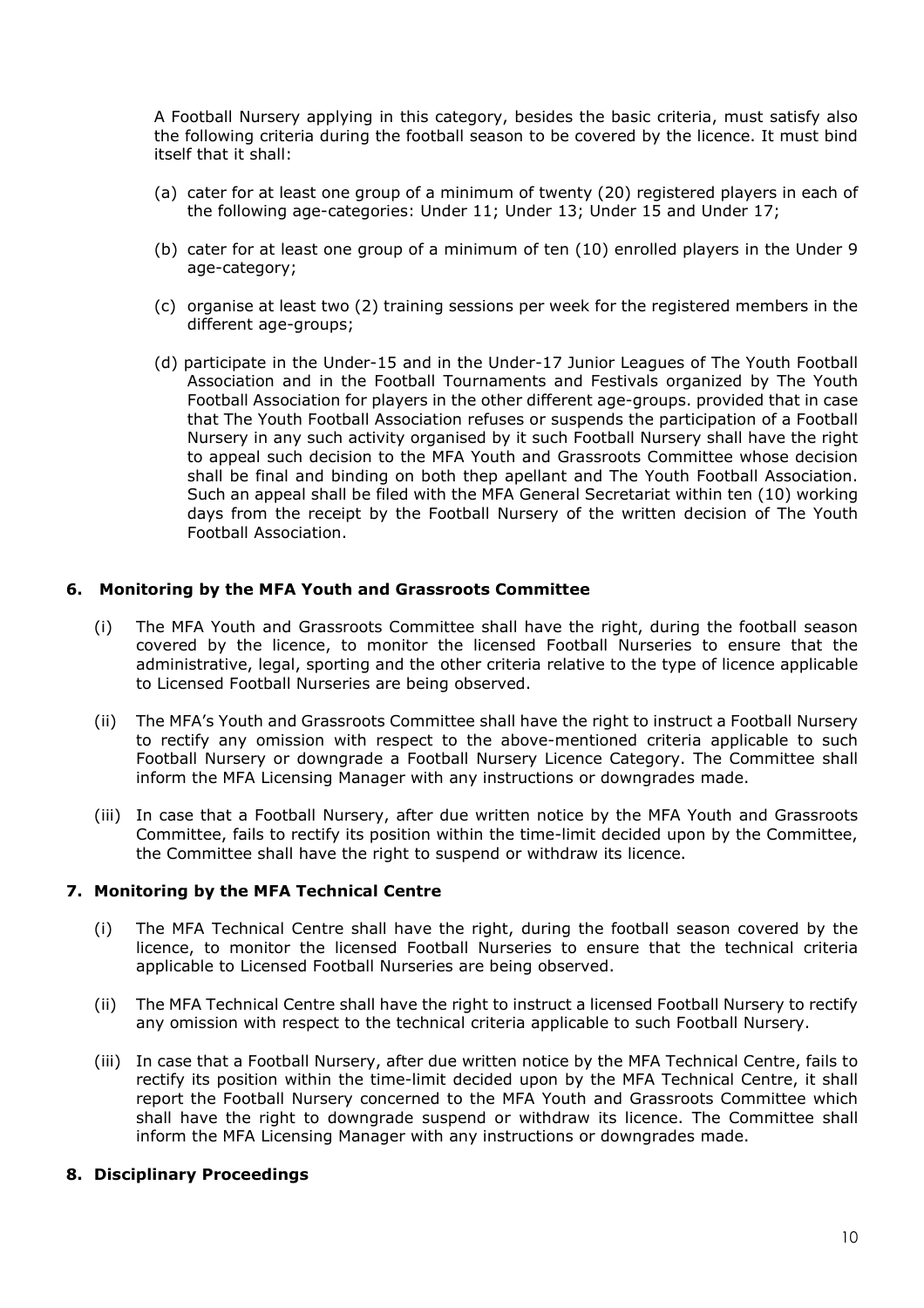The MFA shall be entitled to take disciplinary action against any member of the Management Committee of a Licensed Football Nursery and against any other person performing a function on behalf of a Licensed Football Nursery for breach of the MFA Statute and the other rules, bye-laws and regulations of the MFA or for bringing the game of association football or the MFA or any of its Members or any other person performing a function on behalf of the MFA into disrepute, and to punish those found guilty. Disciplinary matters shall be dealt with by the Control and Disciplinary Board of the Association in accordance with the rules and regulations of the Association.

## **9. Appeals**

- (i) In case that a Football Nursery, or a member of the Management Committee of a Licensed Football Nursery or any other person performing a function on behalf of a Licensed Football Nursery feels aggrieved by a decision of the Youth Grassroots Committee or another body of the MFA, except in the case of a refusal to approve of a member of a Licensed Football Nursery's Management Committee, such Football Nursery or person, shall have the right to appeal against such decision to the MFA Appeals Board, whose decision whould be final and binding.
- (ii) The filing of the notice of appeal, the filing of the petition of appeal and the hearing of such an appeal shall be in accordance with the relative provisions of the Appeals Board in the MFA Statute.
- (iii) In the case of a Licensed Football Nursery which belongs to a Member Club, the appeal may be filed either by the Licensed Football Nursery alone or by the Member Club to which the Football Nursery belongs alone or jointly by the Licensed Football Nursery and the Member Club to which it belongs.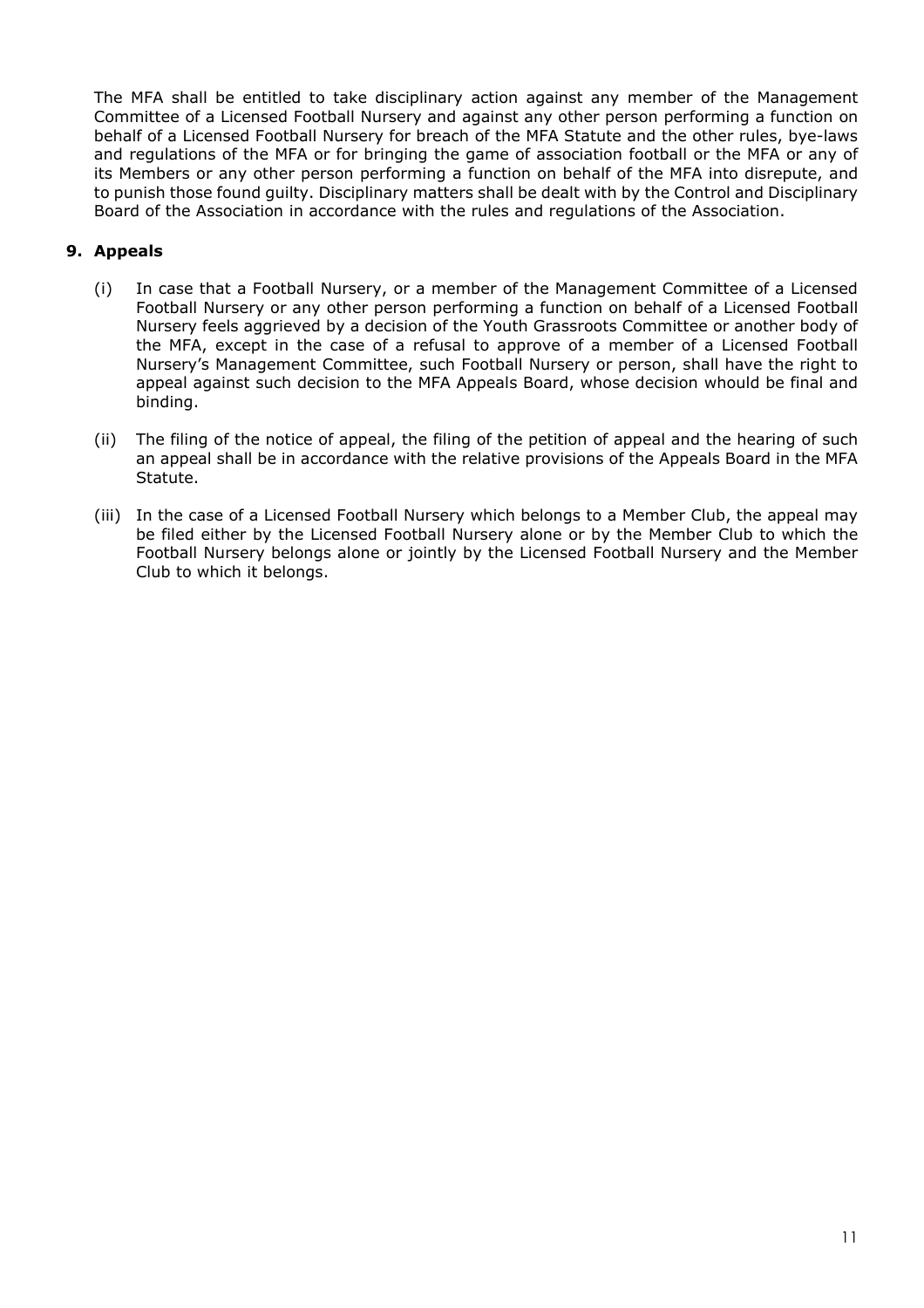

## M A L T A F O O T B A L L A S S O C I A T I O N

## **REGULATIONS FOR THE LICENSING OF FOOTBALL NURSERIES**

## **FORM LFN (i)**

Application for a Football Nursery Licence

*For Season \_ \_ \_ \_ /\_ \_ \_ \_*

(To be sent to the General Secretary of the Association between the 1st August and the 14th August  $\_\,\_\,\_ \,\_ \_ \_ \,)$ 

The General Secretary Malta Football Association

| Our Club,                                     | and | Football |
|-----------------------------------------------|-----|----------|
| Nursery are applying for a licence for season |     |          |

In accordance with Article 4 of the 'Regulations for the Licensing of Football Nurseries', we are hereby applying to be granted a Licence in the following category:

Football Nursery Licence – Category  $A^*$   $\Box$ Football Nursery Licence – Category  $B^*$   $\Box$ Football Nursery Licence – Category  $C^*$   $\Box$ 

We declare that our football nursery has complied with all the requirements appertaining to Category \_\_\_\_\_\_ as per above-mentioned regulations during the past season and that we shall continue to abide with these regulations during the coming season.

## *\* Mark as necessary*

Signature (President)

Signature (Hon. Secretary) and the state of the state of the state of the state of the state of the state of the state of the state of the state of the state of the state of the state of the state of the state of the state

Date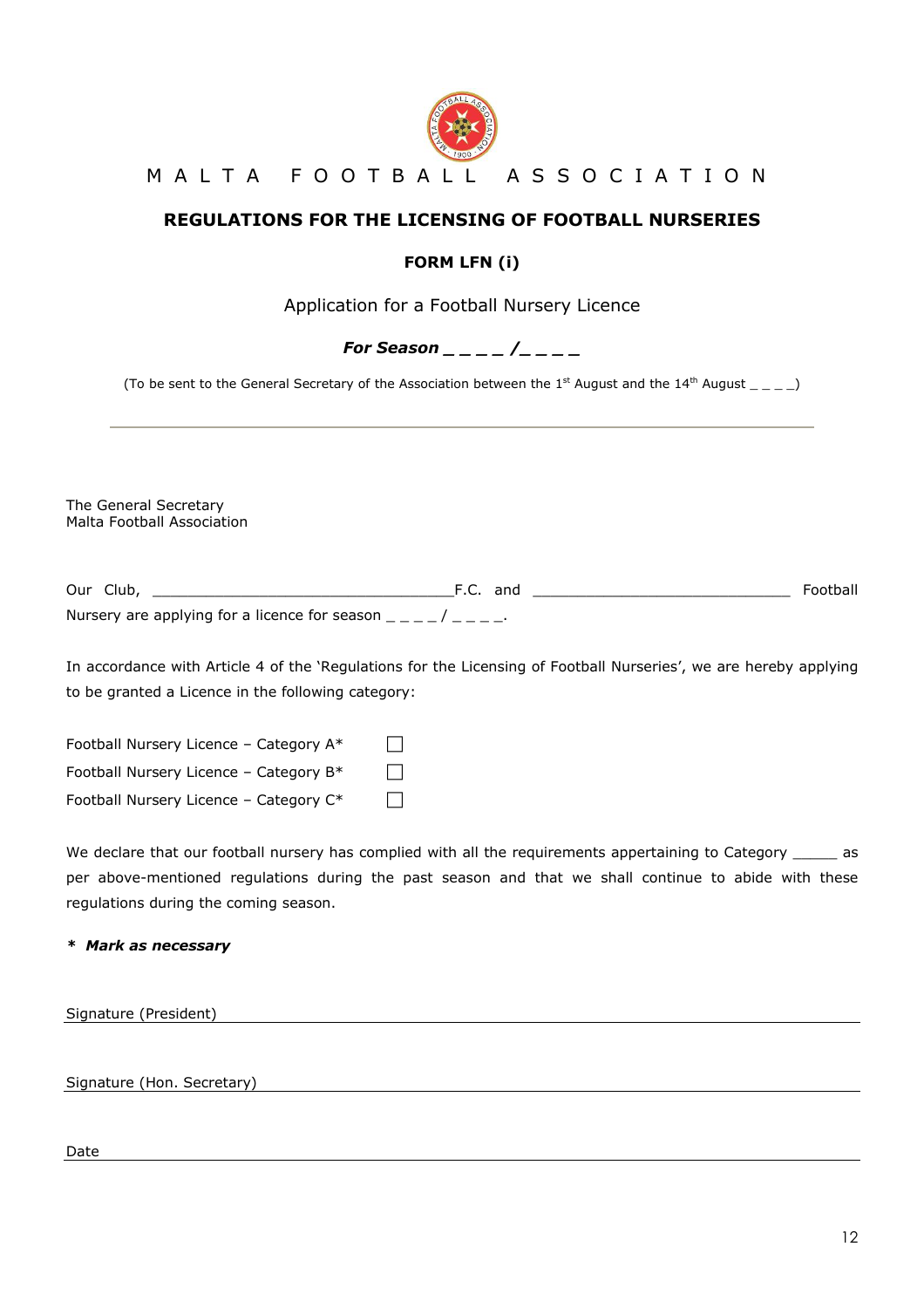

## M A L T A F O O T B A L L A S S O C I A T I O N

## **REGULATIONS FOR THE LICENSING OF FOOTBALL NURSERIES**

## **FORM LFN (ii)**

Application for a Football Nursery Licence

## *For Season \_ \_ \_ \_ /\_ \_ \_ \_*

(To be sent to the General Secretary of the Association between the 1<sup>st</sup> August and the 14<sup>th</sup> August  $\_{\,=\, -\, -}$ )

## **Name of Club**

Name of Football Nursery if different in name from MFA Parent Club \_\_\_\_\_\_\_\_\_\_\_\_\_\_\_\_\_\_\_\_\_\_\_\_\_\_\_\_\_\_\_\_\_\_\_\_\_\_\_\_\_\_\_\_\_\_\_\_\_\_\_\_

## **1. Premises**

| <b>Address of Nursery</b>                                |            |                                                       |                           |  |
|----------------------------------------------------------|------------|-------------------------------------------------------|---------------------------|--|
| Telephone N°                                             | Telefax N° | <b>E-mail address</b>                                 |                           |  |
| 2. List of Football Nursery Management Committee         |            |                                                       |                           |  |
| Fill in attached form LFN (iii) and attach to this Form. |            |                                                       |                           |  |
| 3. Details of Head Coach                                 |            |                                                       |                           |  |
| <b>Name &amp; Surname</b>                                |            | Govt. I.D. Card N°                                    |                           |  |
| <b>Address</b>                                           |            |                                                       |                           |  |
| Telephone N°                                             | Telefax N° | <b>E-mail address</b>                                 |                           |  |
| <b>Present Coaching Qualifications:</b><br>Licence       |            | · UEFA A Licence · UEFA B Licence                     | Malta FA A<br>$\bullet$ . |  |
|                                                          |            | · Malta FA B Licence · Malta FA C Licence             |                           |  |
|                                                          |            | · Youth Director of Coaching (As from Season 2013/14) |                           |  |

**4. To include a photocopy of the coaching qualifications of the said qualified coach per age category.**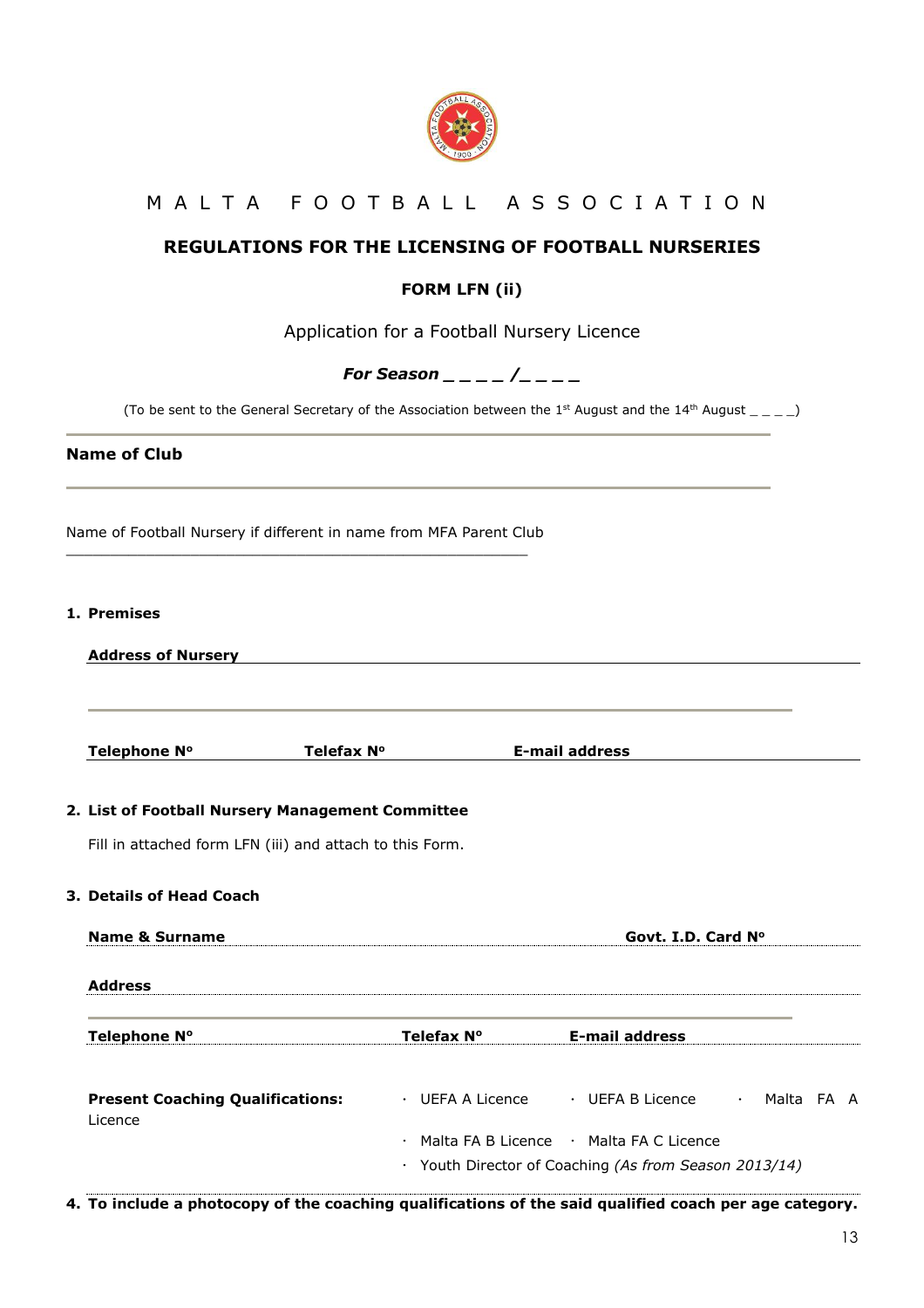| <b>AGE CATEGORY</b> | N°<br>of<br><b>Members</b> | Registered Name of Qualified Coaching Staff* | <b>Name of Helper</b> |
|---------------------|----------------------------|----------------------------------------------|-----------------------|
| Under 17            |                            |                                              |                       |
| Under 15            |                            |                                              |                       |
| Under 13            |                            |                                              |                       |
| Under 11            |                            |                                              |                       |
| Under 9             |                            |                                              |                       |
| Under 7             |                            |                                              |                       |

#### **5. In which of the competitions and festivals listed hereunder will the football nursery be competing during the coming season?**

|     | The Youth F.A.<br>The Youth F.A.<br>The Youth F.A. | Under 17 League<br>Under 15 League<br>Under 13 Festival |             |                                                                                                         |
|-----|----------------------------------------------------|---------------------------------------------------------|-------------|---------------------------------------------------------------------------------------------------------|
|     | The Youth F.A.<br>The Youth F.A.                   | Under 11 Festival<br>Under 9 Festival                   |             |                                                                                                         |
|     |                                                    |                                                         |             | * Mark as necessary                                                                                     |
|     | <b>6. Bank Details</b>                             |                                                         |             |                                                                                                         |
|     | Name of Bank                                       |                                                         |             |                                                                                                         |
|     | <b>Account Number</b>                              |                                                         |             |                                                                                                         |
|     |                                                    |                                                         |             |                                                                                                         |
|     | 8. Medical Support to Players                      |                                                         |             |                                                                                                         |
|     | <b>Name of Medical Officer</b>                     |                                                         |             |                                                                                                         |
|     | <b>Address</b>                                     |                                                         |             |                                                                                                         |
|     | Telephone N°                                       |                                                         | Telefax N°  | <b>E-mail address</b>                                                                                   |
|     |                                                    | 9. Laws of the Game Education Programme:                |             |                                                                                                         |
|     | Date of meeting: $\angle$                          |                                                         | Instructor: |                                                                                                         |
|     |                                                    |                                                         |             | List of persons attending this meeting is to be signed by the instructor and attached to this document. |
| 10. | apply for a UEFA licence)                          |                                                         |             | Anti-Doping Education Programme: (applicable only to those nurseries whose parent club intends to       |

Date of meeting: \_\_/\_\_/\_\_\_\_ Instructor: \_\_\_\_\_\_\_\_\_\_\_\_\_\_\_\_\_\_\_\_\_\_\_\_\_\_\_\_\_\_\_\_\_\_\_\_\_\_\_\_

List of persons attending this meeting is to be signed by the instructor and attached to this document.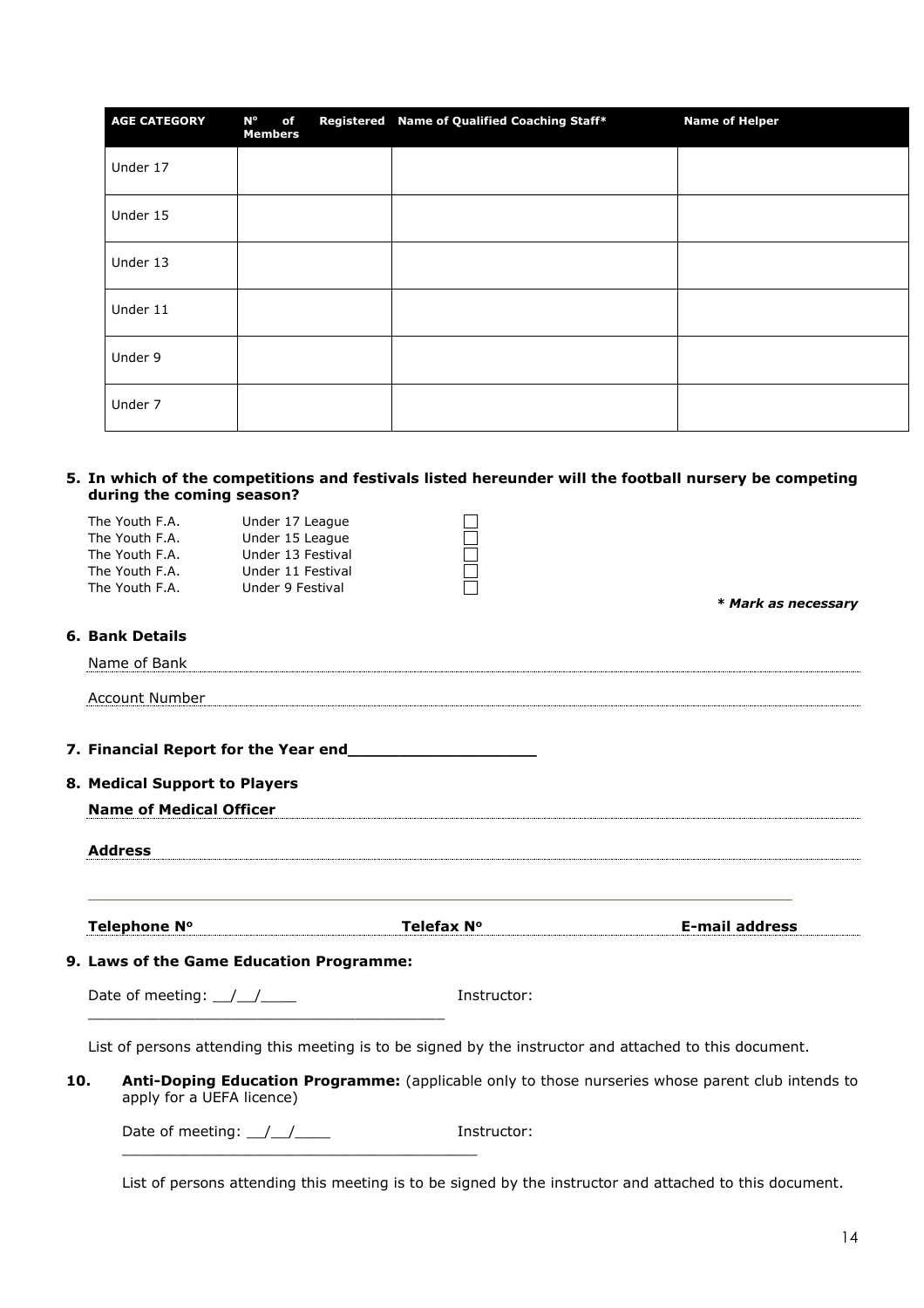## **11. Club Linesmen – Two (2) Nominations**

| <b>Name &amp; Surname</b> | I.D. Card No. |  |
|---------------------------|---------------|--|
| <b>Address</b>            |               |  |
|                           | Telephone Nº  |  |
|                           |               |  |
| <b>Name &amp; Surname</b> | I.D. Card No. |  |
| <b>Address</b>            | Telephone Nº  |  |

12. **Youth Development Programme** (applicable only to those nurseries whose parent club intends to apply for a UEFA licence)

In terms of the Regulations for the licensing of Football Nurseries, we are hereby attaching a copy of our nursery's Youth Development Programme dated  $\_\_\_\_\_\_\_\_$  and valid up to  $\_\_\_\_\_\_\_\_\_\_\_$ 

13. **Review Process** (applicable only to those nurseries whose parent club intends to apply for a UEFA licence)

Review process to evaluate the nursery's results and achievement (attach list of meetings minutes).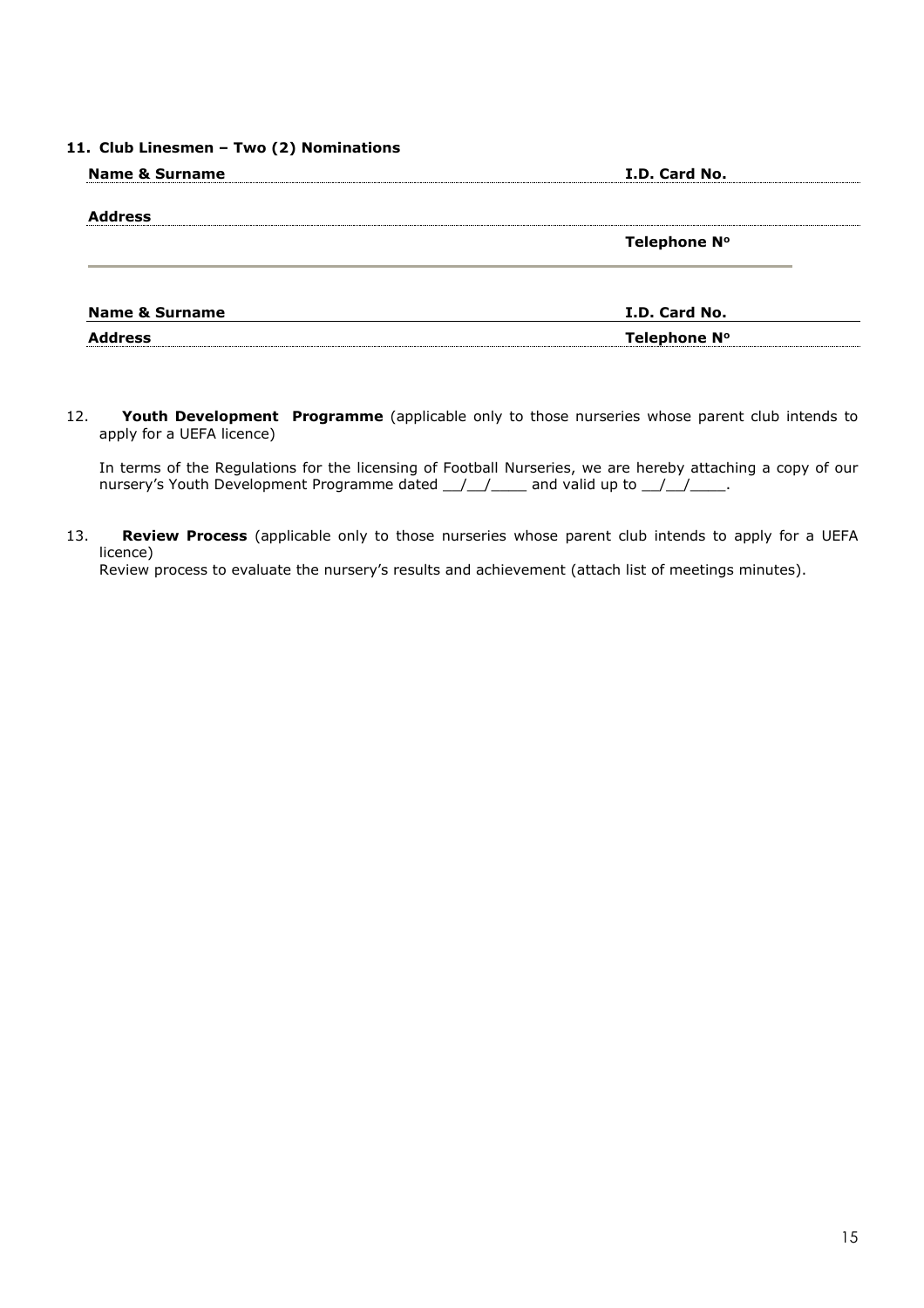

## **FORM LFN (iii)**

# **LIST OF FOOTBALL NURSERY MANAGEMENT COMMITTEE**

|                         |                                       | Name & Surname | Address | Telephone I.D. Card Nº |
|-------------------------|---------------------------------------|----------------|---------|------------------------|
| $\pmb{1}$               | President/Chairman                    |                |         |                        |
| $\mathbf 2$             | Secretary                             |                |         |                        |
| $\mathbf{3}$            | Treasurer                             |                |         |                        |
| $\overline{\mathbf{4}}$ | Nursery/<br>Football<br>Administrator |                |         |                        |
| 5                       |                                       |                |         |                        |
| $\bf 6$                 |                                       |                |         |                        |
| $\overline{\mathbf{z}}$ |                                       |                |         |                        |
| 8                       |                                       |                |         |                        |
| $\boldsymbol{9}$        |                                       |                |         |                        |
| ${\bf 10}$              |                                       |                |         |                        |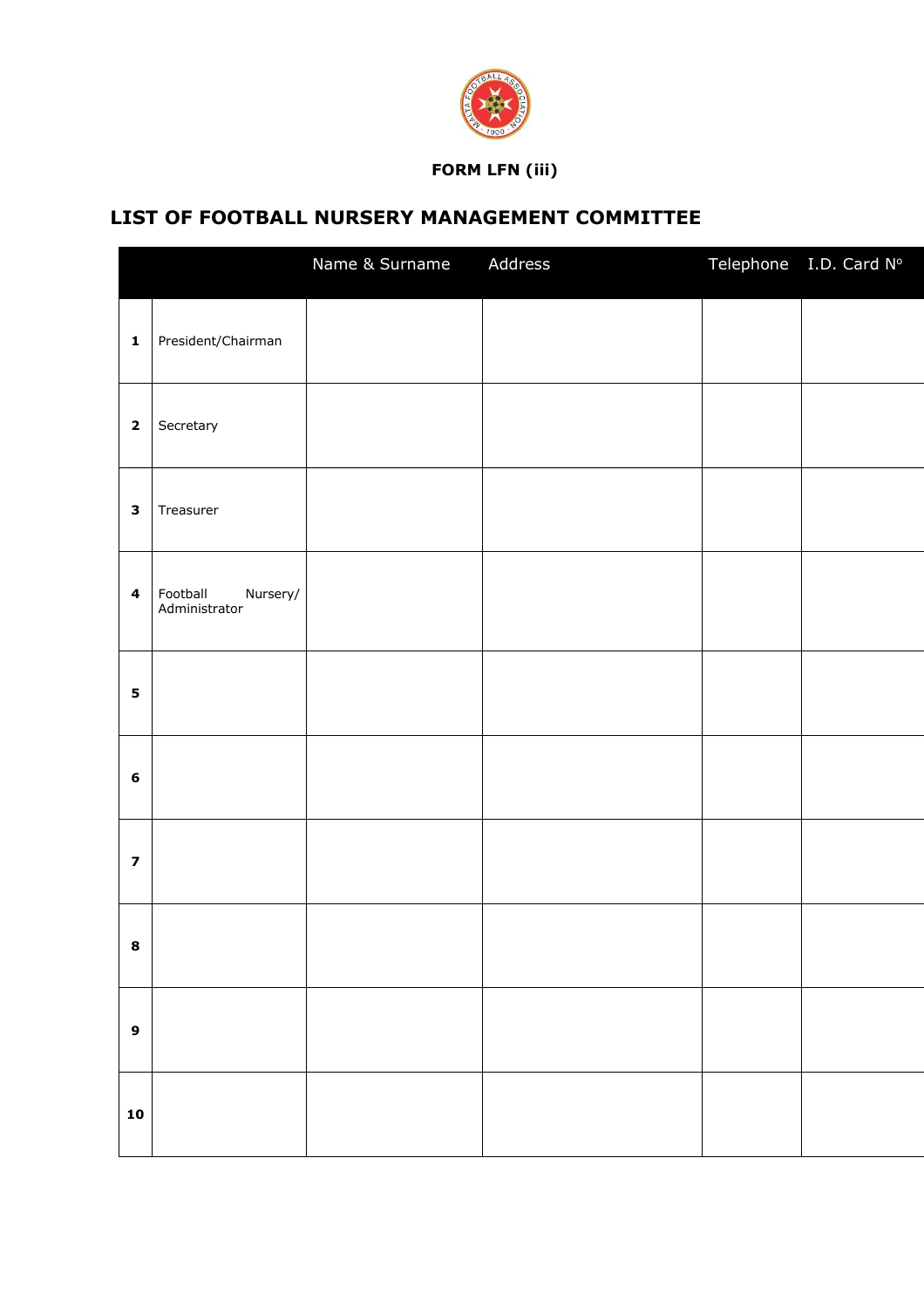## **REGULATIONS ON SAFEGUARDING CHILDREN AND VULNERABLE ADULTS**

## *Approved by the Council on 14th March 2017*

The association declares that the wellbeing of children and vulnerable adults is paramount in football. It also recognises its duty to safeguard children and vulnerable adults by proactively promoting a positive environment in football as well as taking action against people who harm children or vulnerable adults either by commission or by omission.

Any football participant, in whichever role, under the age of 18 years old age is a child and the association recognises that such participants need extra protection.

The association resolves to promote a positive sporting environment in all aspects of the game. As a result, every football participant who at some point or other is considered to be vulnerable and is at the other end of a temporary or permanent power imbalance with another football participant is to be considered a vulnerable adult.

## **1. Definitions**

- 1.1. 'Suitability' is a process by which the association assesses whether a football participant should be allowed to be in a position of trust.
- 1.2. A 'person in a position of trust' is defined as a football participant who has a relationship based on an imbalance of power. Roles that imply a position of trust incude, but are not limited to, coaches, match officials, club officials, medical staff and administrators.
- 1.3. A 'football participant' means a player, coach, club official, match official, licensed agent, administrator, committee member, member or employee of a club, an affiliated club, a competition, a member association, an affiliated association, and any other person who are from time to time participates in any activity under the direct or indirect jurisdiction of the association.
- 1.4. An 'interim order' is a temporary decision taken by the Safeguarding Board on a football participant. This order can only be reviewed or revoked by the Safeguarding Board.
- 1.5. A 'final order' is a decision taken by the Safeguarding Board for an indefinite period regarding a football participant. Such a decision will be reviewed or revoked only if the participant can prove a change in circumstances in his/her life.
- 1.6. 'Written material' includes audio, photographic, video and/or electronic evidence.

## **2. Values and principles**

- 2.1. When considering all aspects involving a child participant, the MFA shall give paramount importance to the wellbeing of the child.
- 2.2. The association shall liaise with authorities within the game as well as statutory agencies, such as the police and Aġenzija Appoġġ, to safeguard the child and any vulnerable adult.
- 2.3. The association has the power under Regulations 6, 7 or 8 of this document to issue an order where one or more of the following applies: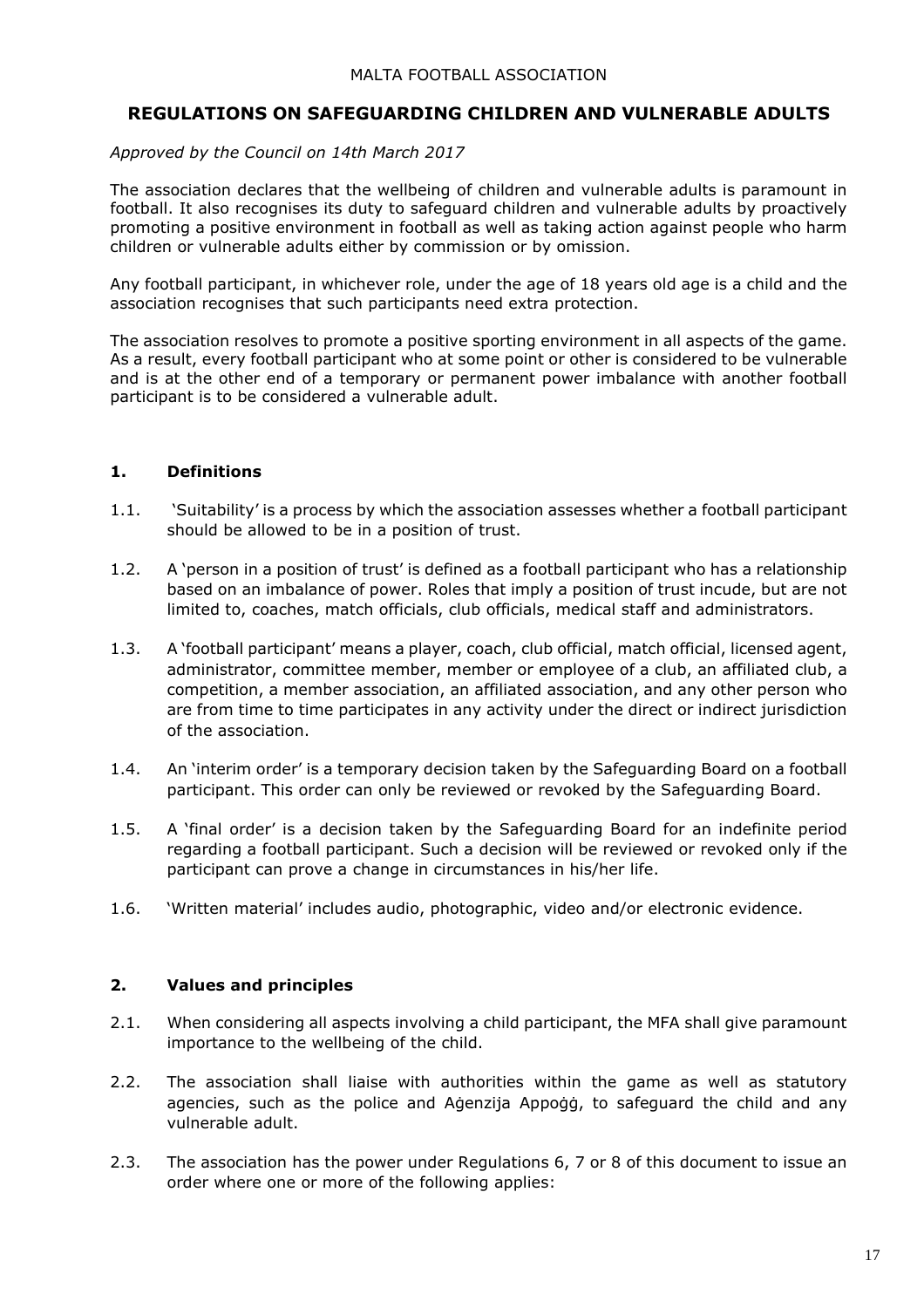- 1. A person's name is placed on the Register established by the Protection of Minors (Registration) Act 2011 or its equivalent.
- 2. A person who has been disqualified from working with children or vulnerable adult by the Courts or by the police.
- 3. A person who was restricted to work with children or vulnerable adults by any other recognised body or employer, whether local or overseas.
- 4. An individual does not comply with any part of the safeguarding process.
- 5. Following a risk assessment, the association is satisfied that an individual poses or may pose a risk of harm to children or vulnerable adults.
- 6. Any other situation that the association deems fit to issue an order where a child or vulnerable adult may be at risk of harm.

## **3. The Safeguarding Process**

- 3.1. Any person who is either currently in a position of trust, or who applies for a position of trust, or any other relevant person in the association's discretion must meet the requirements set out by the association's safeguarding process.
- 3.2. Such persons include but are not limited to:
- 3.2.1. A football participant whose duties include coaching, teaching, training, instructing, caring for, supervising or providing guidance on the wellbeing of a child or vulnerable adult; or
- 3.2.2. Persons employed or engaged whether for a consideration or not by a football participant to perform a service on a regular basis.
- 3.3. As part of the requirements of the safeguarding process, any person who is currently in a position of trust or applies for a position of trust will as and when required by the association:
- 3.3.1. submit an updated copy of the Police Conduct;
- 3.3.2. Agree to check their names with the Register established by the Protection of Minors (Registration) Act 2011 or its equivalent;
- 3.3.3. Provide two references to evaluate their suitability to work with children and vulnerable adults in football;
- 3.3.4. Comply with any request made by the association in deciding on suitability, as part of the investigation or risk assessment or any other part of the safeguarding inquiry;
- 3.3.5. Comply with each of the requirements set out in Article 3 within the timescales set out by the association;
- 3.4. Any person who fails to comply with Article 3 will be subject to an immediate noncompliance suspension from all football activity. The terms and length of time of such a suspension will be determined by the association.
- 3.5. An immediate non-compliance suspension from all football activity will also apply to persons who withdraw their application during or have their role terminated before the completion of the safeguarding process.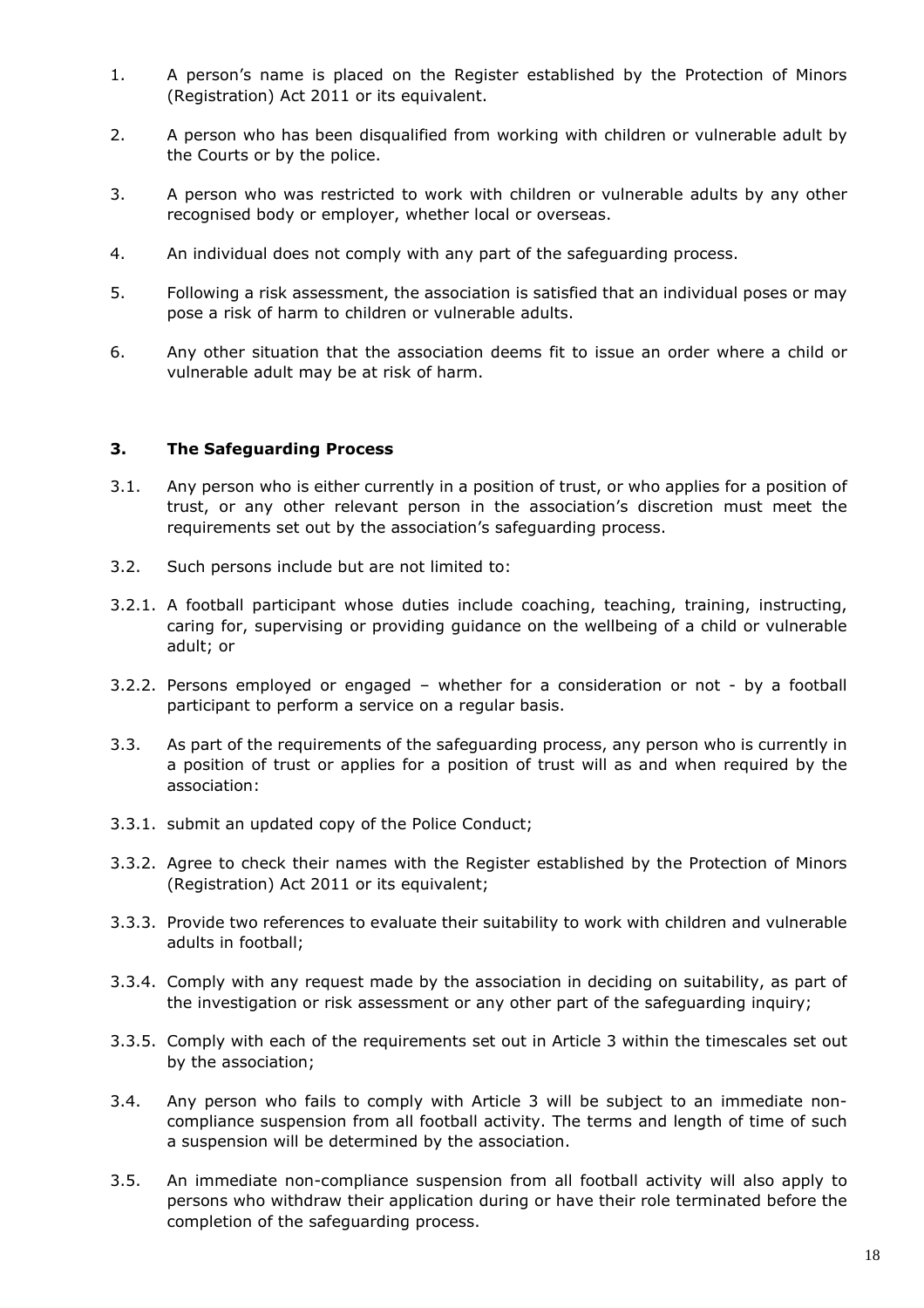## **4. The Safeguarding Board**

- 4.1. There shall be a Safeguarding Board which shall consist of four persons and a Chair, each having one vote. They shall also be supported by a legal advisor and a secretary who shall not vote. The Board shall establish its own procedure.
- 4.2. The Safeguarding Board is responsible for taking decisions related to safeguarding investigations. It shall therefore meet as and when necessary.
- 4.3. The association shall have a pool of members who may form part of the Safeguarding Board and the Appeals Board. All members of the Board shall act in the best interest of the child or vulnerable adult at all times.
- 4.4. The Chair of the Board must have at least five years' experience in safeguarding or child protection to be able to give the Board the professional leadership it requires.
- 4.5. The Board has the authority to take decisions on any interim or final order issued by the association in accordance with Regulation 5. The Chair shall endeavour to find consensus when dealing with cases brought before the Board. In the event that this is not possible, the matter shall be put to a vote. The Chair has the deciding vote in the event that no majority is achieved after a vote.
- 4.6. All the members of the Board shall be appointed by the MFA Executive Board at its first meeting following the Annual General Meeting of the Association.
- 4.7. There needs to be at least three members including the Chair in order to reach a quorum. In the event that no quorum is reached, the Board shall adjourn to another date.

## **5. Interim Orders**

- 5.1. The association may issue any order it deems fit in order to safeguard a child or vulnerable adult in accordance with these regulations. An interim order shall be issued by the safeguarding officer.
- 5.2. The association will inform the person subject to an order in writing specifying the terms of the order, the reasons for the order and the process for appeal. Such terms may include, but are not limited to, an interim suspension from all or any specific football activity.
- 5.3. The association shall, in its discretion, issue an interim order upon receiving notification of one of the following:
- 5.3.1. A person is under investigation by the police, Aġenzija Appoġġ, or any other relevant body.
- 5.3.2. A person's name is included in the Register established by the Protection of Minors (Registration) Act 2011 or its equivalent.
- 5.3.3. A person's police conduct includes offences that may require an immediate order subject to a risk assessment.
- 5.3.4. Any other information that causes the association to reasonably believe that a person poses or may pose a risk of harm to a child or vulnerable adult.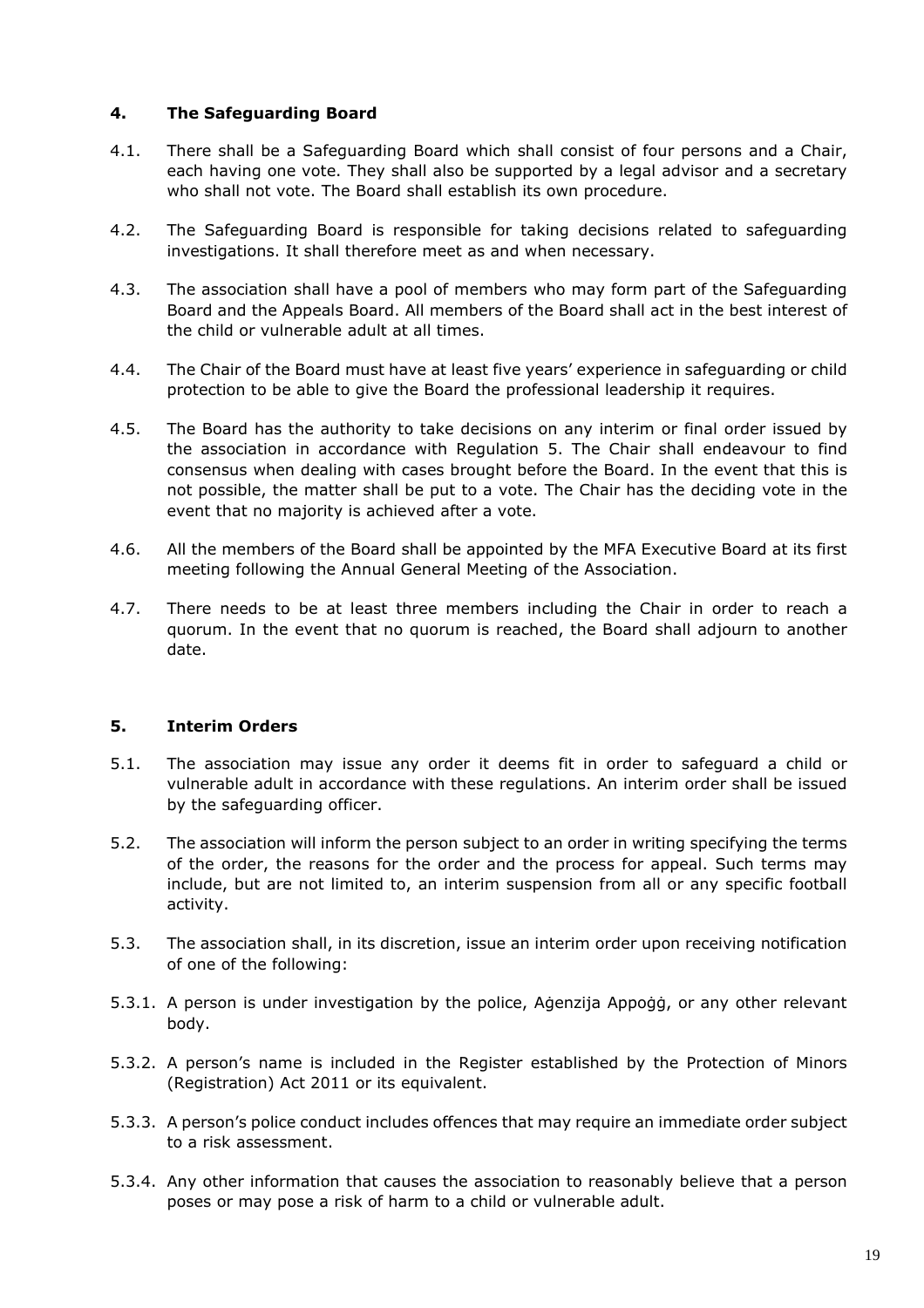- 5.4. Before issuing an interim order, the safeguarding officer shall consider the following:
- 5.4.1. Whether a child or vulnerable adult is at risk of harm
- 5.4.2. Whether the order is necessary to ensure the child or vulnerable adult is safeguarded
- 5.4.3. Whether the order is desirable to allow the completion of the association's risk assessment or any other investigation by another authority or body
- 5.5. An interim order may be issued without advance notice by the safeguarding officer having given considerations to Regulation 5.4 and where it is deemed necessary to safeguard a child or vulnerable adult.
- 5.6. Alternatively, the association may, prior to issuing an interim order, request written representations from the participant asking for reasons why an order should not be issued. The participant shall be given 10 working days to reply. The association shall then decide whether to issue the interim order after receiving the written response.
- 5.7. The interim order shall be reviewed by the Safeguarding Board during its next meeting. The Board has the authority to ratify, modify or revoke any interim order as it considers appropriate.

## **6. Order for a person who is barred from working with children**

- 6.1. The safeguarding officer shall immediately issue an interim suspension from all football activity in the event that a person's name is placed on the Register established by the Protection of Minors (Registration) Act 2011 or its equivalent.
- 6.2. The association shall request written representations from the participant who shall have 10 working days to give reasons to the Safeguarding Board why the order should not be ratified.
- 6.3. The interim order will be reviewed by the Safeguarding Board during the next available meeting. The Board has the authority to ratify, modify or revoke any interim order as it considers appropriate.

## **7. Final Order**

- 7.1. The association will endeavour to conclude a risk assessment in accordance with the association's rules and as soon as reasonably possible.
- 7.2. A final risk assessment together will all relevant documentation, including the participant's written representations will be presented to the Safeguarding Board. The association will present an action plan with a list of recommendations for the Safeguarding Board to consider in its final decision.
- 7.3. The Safeguarding Board has the authority to request further information from the participant or from the association. The Board has the authority to ratify, modify or revoke any final order which is being recommended by the association or the participant as it considers appropriate.